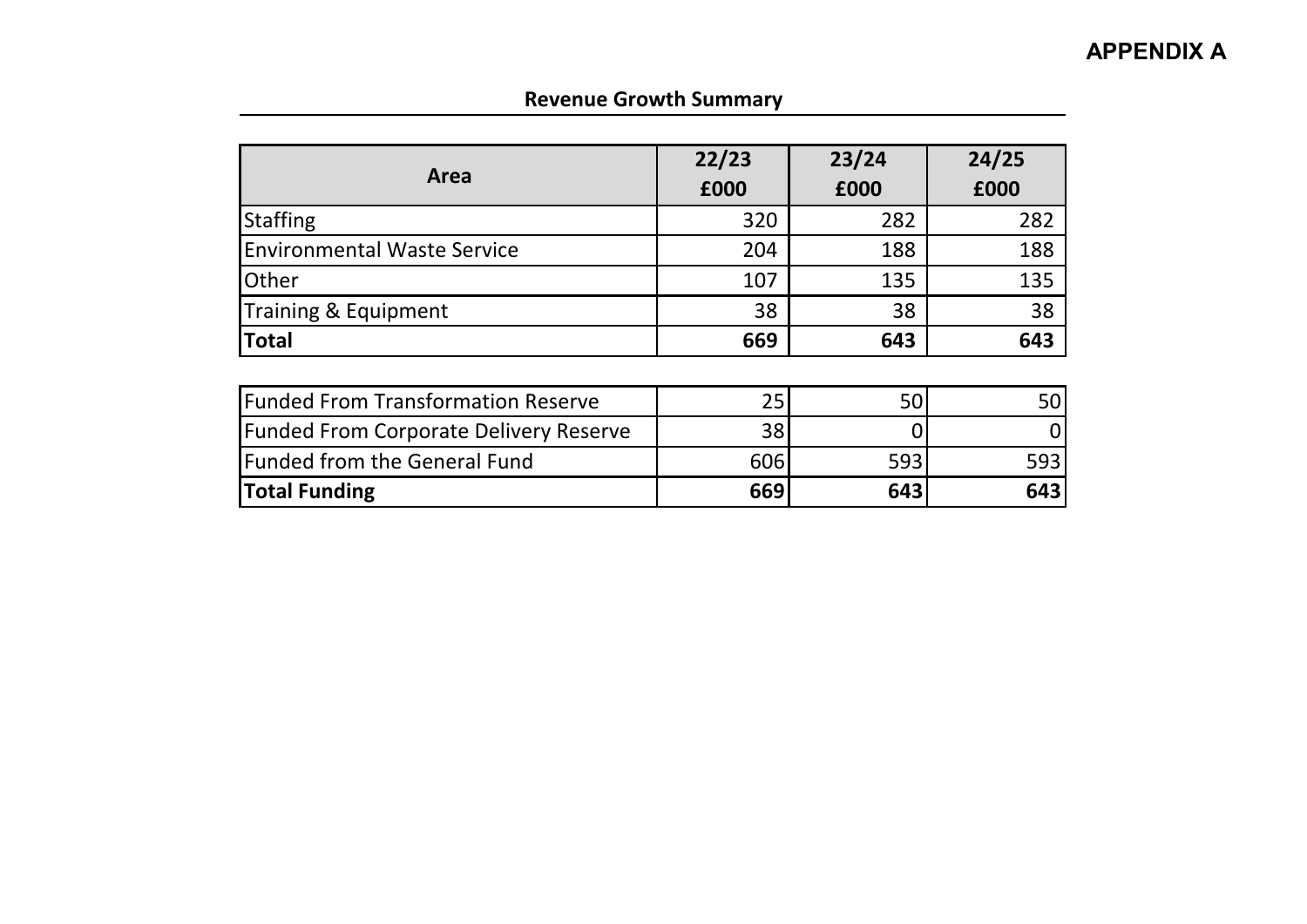> age elections team and delivery, and committees gate our corporate risk around managing and deliving together a corporate role that can lead areas velopment in the two teams, that current resourcing to deliver

| Title of the proposal                                                         | <b>Further Description</b>                                                                                                                                                                                                                                                                                                                                                                                       | £000  | £000  | Growth 22/23   Growth 23/24   Growth 24/25<br>£000 | <b>Staffing</b><br><b>Implications</b><br>$($ FTE $)$ | <b>Explanation</b>                                                                                                                                                                                                                                                                                                                                                                                                                                                                                                                      |
|-------------------------------------------------------------------------------|------------------------------------------------------------------------------------------------------------------------------------------------------------------------------------------------------------------------------------------------------------------------------------------------------------------------------------------------------------------------------------------------------------------|-------|-------|----------------------------------------------------|-------------------------------------------------------|-----------------------------------------------------------------------------------------------------------------------------------------------------------------------------------------------------------------------------------------------------------------------------------------------------------------------------------------------------------------------------------------------------------------------------------------------------------------------------------------------------------------------------------------|
| <b>Staffing</b>                                                               |                                                                                                                                                                                                                                                                                                                                                                                                                  |       |       |                                                    |                                                       |                                                                                                                                                                                                                                                                                                                                                                                                                                                                                                                                         |
| Graphic design resource                                                       | To meet demands of all Council graphic design needs for general<br>design, project communications and statutory/corporate design with the<br>option of offering our capacity to other LAs (Braintree currently offer<br>this).                                                                                                                                                                                   | 45    | 45    | 45                                                 |                                                       | Enables MDC to provide designs for all corporate needs and for major<br>projects, including the LDP, Climate Action Strategy and all partnerships<br>and projects we wish to bring to life through effective design. It also<br>ensures brand assurance. We can utilise this resource to provide design<br>capacity to other LAs or local businesses requiring designed<br>materials/content. Potential to claw back costs and to part fund via LDP<br>allocated reserve, I propose 20%/9k in year 1, bringing year 1 down to<br>32.8k. |
| <b>Project Comms Resource</b>                                                 | Extension of existing resource to support the promotion of Council<br>projects, partnerships, events and community engagement. To develop<br>a conversational tone of voice through this work over and above the<br>social media activity we execute.                                                                                                                                                            | 38    |       |                                                    |                                                       | There is a business need to extend this contract for a further 12 months a<br>activity moves away from Events support/Covid recovery to Corporate<br>Project delivery, namely Climate Action and LDP.                                                                                                                                                                                                                                                                                                                                   |
| Democratic Manager post                                                       | Democratic services manager post- graded K by recent JE panel.<br>Supported by report of Resources Specialist Manger and Programmes,<br>Performance and Governance Manager to CLT (attached). There is<br>£50k in the elections budget that can be used to offset the cost of the<br>new post so £70,162 - £50,000 = £20,162 growth.                                                                             | 20    | 20    | 20                                                 |                                                       | Additional post to manage elections team and delivery, and committees<br>team directly. Will mitigate our corporate risk around managing and<br>delivering elections, and bring together a corporate role that can lead are<br>such as technology development in the two teams, that current resourcing<br>does not have capacity to deliver                                                                                                                                                                                            |
| Revenues & Benefits Lead<br>Specialist replaced Senior Specialis<br>(Grade I) | Existing Grade I. Cost is Diff between Grade I and K. This role was<br>added to the structure due to the need for a more senior functional lead<br>to oversee the team's development and manage the specific R&B<br>service risks. To avoid requesting growth for a full FTE, this was an<br>uplift from the Senior Specialist role, but the variance needs to be built<br>into the salary budget going forward. | 14    | 14    | 14                                                 | n/a                                                   | Grade reflects responsibilities of the work and has been contained by<br>COVID grants. However, the actual grade of the role is higher than the<br>budget.                                                                                                                                                                                                                                                                                                                                                                              |
| Revenues & Benefits Caseworker<br>Level 1                                     | Curerntly post is a fixed term contract funded by New Burdens grant.                                                                                                                                                                                                                                                                                                                                             | 47    | 47    | 47                                                 | 1.7                                                   | Growth item from 2022-23 to directly employ staff to replace Meritech<br>resource. Pressure contained by external funding which has ceased but<br>posts are still required to maintain the service.                                                                                                                                                                                                                                                                                                                                     |
| Revenues & Benefits Caseworker<br>Level 1                                     | Curerntly post is a fixed term contract funded by COVID grant.                                                                                                                                                                                                                                                                                                                                                   | 19    | 19    | 19                                                 | 0.5                                                   | Invest to save to secure New Homes funding. Someone in post on a fixed<br>term basis. Part time invest to save (would also cover NDR additional<br>income and empties).                                                                                                                                                                                                                                                                                                                                                                 |
| Specialist Level 1 Homeless<br>Prevention                                     | Staff - Specialist Team                                                                                                                                                                                                                                                                                                                                                                                          | 39    | 39    | 39                                                 |                                                       | Post has been funded from the housing reduction act grant but this is no<br>longer avalaible to cover the post which is still required to handle the<br>caseload.                                                                                                                                                                                                                                                                                                                                                                       |
| Building Control Caseworker L3b                                               | Funded from EH post in 2021-22 (COMF grant covering the EH post)                                                                                                                                                                                                                                                                                                                                                 | 38    | 38    | 38                                                 |                                                       | Look to make this a career grade role from Caseworker (Grade F) to<br>Specialist (Grade G). Someone in post on a fixed-term basis.                                                                                                                                                                                                                                                                                                                                                                                                      |
| Health & Safety - Senior Specialist<br>Level                                  | New post dedicated to Health & Safety.                                                                                                                                                                                                                                                                                                                                                                           | 60    | 60    | 60                                                 |                                                       | Dedicated Health and Safety Post required to fulfil statutory duties. Post<br>and directorate/team TBC                                                                                                                                                                                                                                                                                                                                                                                                                                  |
| <b>Total Staffing</b>                                                         |                                                                                                                                                                                                                                                                                                                                                                                                                  | 320   | 282   | 282                                                | $5.2$                                                 |                                                                                                                                                                                                                                                                                                                                                                                                                                                                                                                                         |
| <b>Environmental Waste</b>                                                    |                                                                                                                                                                                                                                                                                                                                                                                                                  |       |       |                                                    |                                                       |                                                                                                                                                                                                                                                                                                                                                                                                                                                                                                                                         |
| Additional refuse vehicle                                                     | Potential contribution to additional vehicle for refuse and recycling.                                                                                                                                                                                                                                                                                                                                           | 330   | 330   | 330                                                | n/a                                                   | Needed due to increased tonnages and new developments within the<br>district. A contribution to hiring in 2 new vehicles plus crews from Suez.<br>This will off set an additional £100k of gatefees as the vehciles can tip at<br>Bell House.                                                                                                                                                                                                                                                                                           |
| Suez additional payment                                                       | Additional bank holiday awarded for the Queens Jubilee not included in<br>contract.                                                                                                                                                                                                                                                                                                                              | 16    | ٠     | $\sim$                                             | n/a                                                   | Unavoidable as Suez will be working on this additional Bank Holiday and<br>we need to pay for this as its outside contractual T&Cs.                                                                                                                                                                                                                                                                                                                                                                                                     |
| Recyclate Income                                                              | Additional income from recyclate as per income sharing element of<br>contract with Suez.                                                                                                                                                                                                                                                                                                                         | (142) | (142) | (142)                                              | n/a                                                   | Price of recyclate has increased.                                                                                                                                                                                                                                                                                                                                                                                                                                                                                                       |
| <b>Total Environmental Waste</b>                                              |                                                                                                                                                                                                                                                                                                                                                                                                                  | 204   | 188   | 188                                                |                                                       |                                                                                                                                                                                                                                                                                                                                                                                                                                                                                                                                         |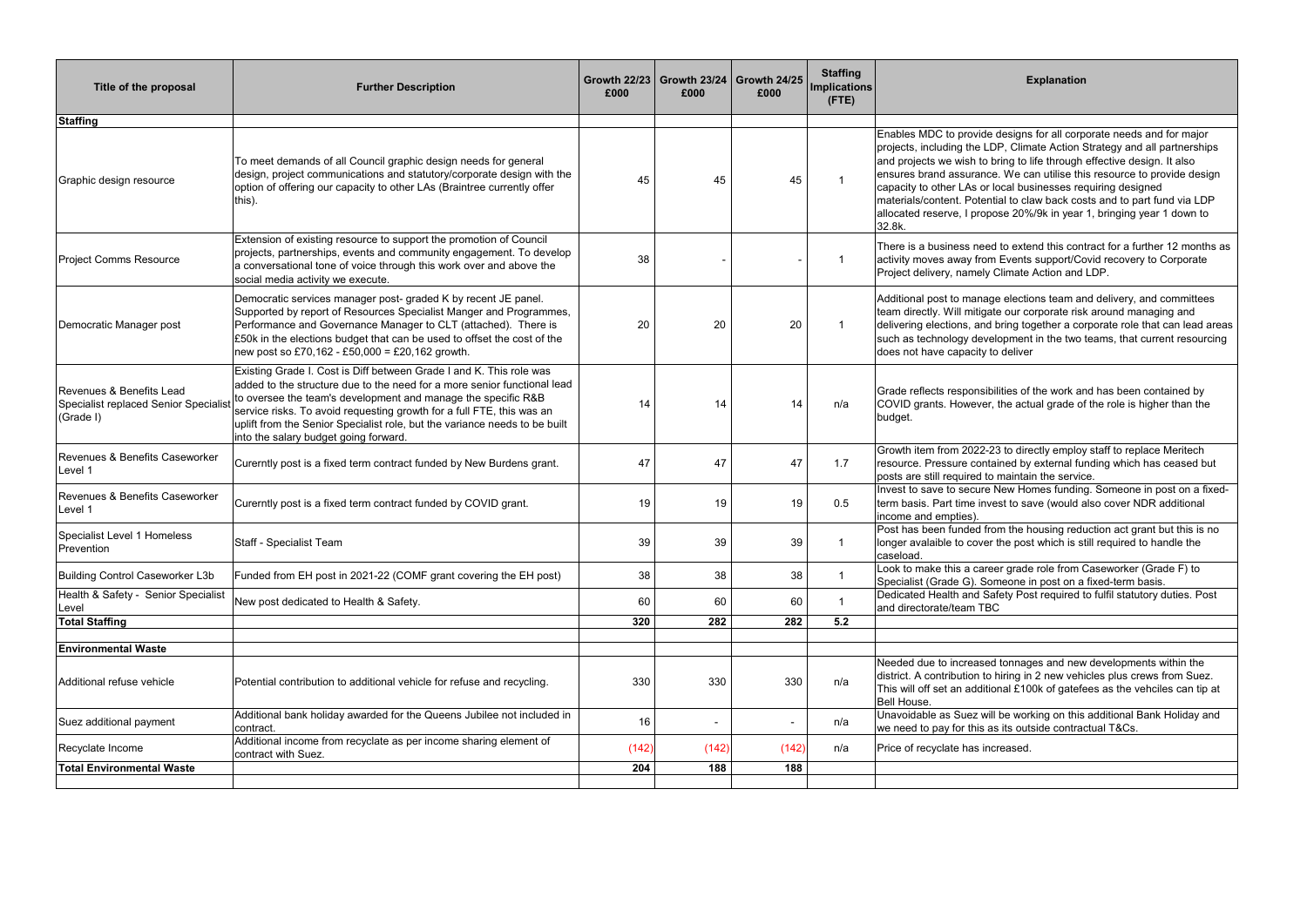| Title of the proposal           | <b>Further Description</b>                                                                                                                                                                                                                                                                                                                                                                                                                                                                                                               | <b>Growth 22/23</b><br>£000 | £000           | Growth $23/24$ Growth $24/25$<br>£000 | <b>Staffing</b><br>Implications<br>$($ FTE $)$ | <b>Explanation</b>                                                                                                                                                                                                                                                                                                                                                                                                                                                     |
|---------------------------------|------------------------------------------------------------------------------------------------------------------------------------------------------------------------------------------------------------------------------------------------------------------------------------------------------------------------------------------------------------------------------------------------------------------------------------------------------------------------------------------------------------------------------------------|-----------------------------|----------------|---------------------------------------|------------------------------------------------|------------------------------------------------------------------------------------------------------------------------------------------------------------------------------------------------------------------------------------------------------------------------------------------------------------------------------------------------------------------------------------------------------------------------------------------------------------------------|
| <b>Other</b>                    |                                                                                                                                                                                                                                                                                                                                                                                                                                                                                                                                          |                             |                |                                       |                                                |                                                                                                                                                                                                                                                                                                                                                                                                                                                                        |
| <b>Parks John Deere Tractor</b> | Alternative Lease model for replacement JD Tractor (see corresponding<br>Capital bid)                                                                                                                                                                                                                                                                                                                                                                                                                                                    | 12                          | 12             | 12                                    | n/a                                            | Lease figures are indicative, based upon a 5 year agreement with supplier<br>and subject to a procurement process due to value. John Deere 6100M<br>750 hours per annum lease with extended warranty - 5 years, 60 monthly<br>payments of £857.22 pcm. Plus Maintenance allowance @ £2000 p.a.<br>Capital Purchase cost of single Tractor + Warranty indicated at c. £82,000                                                                                           |
| Homelessness                    | Expected additional increases in homlessness cases.                                                                                                                                                                                                                                                                                                                                                                                                                                                                                      | 11                          | 11             | 11                                    | n/a                                            | We require growth to meet the additional demand on the homeless service<br>going in 2022-23. There will be people presenting as homeless through the<br>new Domestic Voilence Bill and also the courts returning. The DV Bill<br>means anyone who claims to be a victim of DV is automatically entitled to<br>housing. The return to courts will see more evictions and again, people<br>presenting as homeless.                                                       |
| Planning Performance Agreements | Income budget not expected to be achieved.                                                                                                                                                                                                                                                                                                                                                                                                                                                                                               | 50                          | 50             | 50                                    | n/a                                            | Historical budget based on assumed large developments coming through.<br>Income can't been guaranteed so this needs to reduce from 2022-23.                                                                                                                                                                                                                                                                                                                            |
| <b>Climate Action Strategy</b>  | Match funding to meet the financial expectation of the Climate Action<br>funding proposal to Magnox and the NDA.                                                                                                                                                                                                                                                                                                                                                                                                                         | 25                          | 50             | 50                                    | n/a                                            | Provides match funding. If successful, MDC will secure a £400K Climate<br>Action Fund from the Nuclear Decommissioning Authority and Magnox.<br>This will provide 100% funding for a Climate Action Officer £120k and £30I<br>engagement fund over three years. It also provides a £125k projects fund.<br>We are expected to 50% match fund this element of the overall programm<br>(= £250k). Totalling these figures you will see this comes to £400k.              |
| E-shot marketing tool           | E-shot is a simple and secure automated internal and external<br>marketing platform which is used by a number of private and public<br>sector organisations (including ECC) to deliver highly effective email<br>newsletter campaigns. E-shot would help us embrace and more<br>efficiently target our communications to our staff, residents and<br>businesses, whilst adhering to the highest data protection and security<br>standards. It would provide us with an effective digital tool to enhance<br>our communications channels. | 4                           | $\overline{2}$ | $\overline{2}$                        | n/a                                            | Enables us to deliver more modern, focused marketing, comms and<br>engagement campaigns and will improve internal communications (vastly<br>improving One Team).                                                                                                                                                                                                                                                                                                       |
| <b>Changing Places Toilets</b>  | Co-funding in order to maximise the impact of government funding for<br>delivery of Changing Places Toilet (CPT) scheme. The scheme enables<br>severely disabled people to access toilet facilities when they are in<br>public spaces. CPT provides equipment such as hoists, privacy<br>screens, adult-sized changing benches and space for carers.                                                                                                                                                                                     | $5\phantom{.0}$             | 10             | 10                                    | n/a                                            | Provides necessarmaintenance for CPTs. If successful, MDC will secure<br>£100k from Government to install new CPTs in Dengie100 and Blackwater<br>Leisure Centre ensuring severely disabled people can access toilet facilitie<br>with confidence. The £100k from Government will cover the cost of the<br>installation of a Modular CPT Unit and an Internal CPT unit. The revenue<br>growth will pay for additional cleaning and ongoing maintenance of the<br>CPTs. |
| <b>Total Other</b>              |                                                                                                                                                                                                                                                                                                                                                                                                                                                                                                                                          | 107                         | 135            | 135                                   |                                                |                                                                                                                                                                                                                                                                                                                                                                                                                                                                        |
|                                 |                                                                                                                                                                                                                                                                                                                                                                                                                                                                                                                                          |                             |                |                                       |                                                |                                                                                                                                                                                                                                                                                                                                                                                                                                                                        |